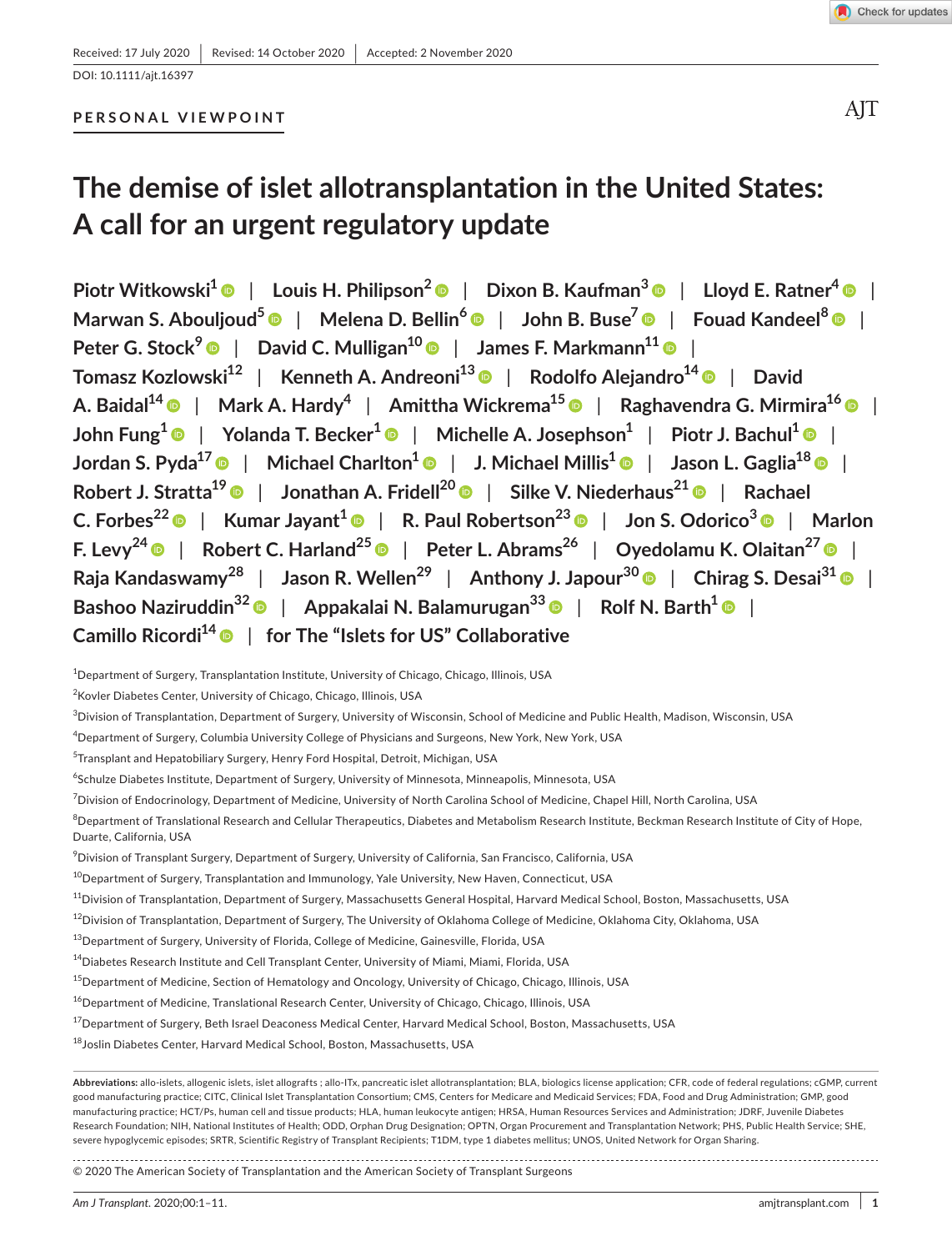$19$ Department of Surgery, Section of Transplantation, Wake Forest School of Medicine, Winston-Salem, North Carolina, USA

<sup>20</sup> Department of Surgery, Indiana University School of Medicine, Indianapolis, Indiana, USA

 $^{21}$ Department of Surgery, University of Maryland Medical Center, Baltimore, Maryland, USA

 $^{22}$ Division of Kidney and Pancreas Transplantation, Department of Surgery, Vanderbilt University Medical Center, Nashville, Tennessee, USA

 $^{23}$ Division of Endocrinology and Metabolism, Department of Internal Medicine, University of Washington, Seattle, Washington, USA

<sup>24</sup>Division of Transplantation, Hume-Lee Transplant Center, Virginia Commonwealth University School of Medicine, Richmond, Virginia, USA

<sup>25</sup> Department of Surgery, University of Arizona, Tucson, Arizona, USA

<sup>26</sup>MedStar Georgetown Transplant Institute, Washington, District of Columbia, USA

<sup>27</sup>Department of Surgery, Rush University Medical Center, Chicago, Illinois, USA

 $^{28}$ Department of Surgery, University of Minnesota, Minneapolis, Minnesota, USA

<sup>29</sup> Department of Surgery, Washington University, St Louis, Missouri, USA

<sup>30</sup>Anthony Japour and Associates, Medical and Scientific Consulting Inc, Miami, FL, USA

 $31$ Department of Surgery, Section of Transplantation, University of North Carolina at Chapel Hill, Chapel Hill, North Carolina, USA

32 Transplantation Institute, Baylor University Medical Center, Dallas, Texas, USA

 $\frac{33}$ Division of Pediatric General and Thoracic Surgery, Department of Surgery, Cincinnati Children's Hospital Medical Center, University of Cincinnati, Cincinnati, Ohio, USA

#### **Correspondence**

Piotr Witkowski, Department of Surgery, Transplantation Institute, University of Chicago, Chicago, IL, USA. Email: [pwitkowski@surgery.bsd.uchicago.](mailto:pwitkowski@surgery.bsd.uchicago.edu) [edu](mailto:pwitkowski@surgery.bsd.uchicago.edu)

Islet allotransplantation in the United States (US) is facing an imminent demise. Despite nearly three decades of progress in the field, an archaic regulatory framework has stymied US clinical practice. Current regulations do not reflect the stateof-the-art in clinical or technical practices. In the US, islets are considered biologic drugs and "more than minimally manipulated" human cell and tissue products (HCT/ Ps). In contrast, across the world, human islets are appropriately defined as "minimally manipulated tissue" and not regulated as a drug, which has led to islet allotransplantation (allo-ITx) becoming a standard-of-care procedure for selected patients with type 1 diabetes mellitus. This regulatory distinction impedes patient access to islets for transplantation in the US. As a result only 11 patients underwent allo-ITx in the US between 2016 and 2019, and all as investigational procedures in the settings of a clinical trials. Herein, we describe the current regulations pertaining to islet transplantation in the United States. We explore the progress which has been made in the field and demonstrate why the regulatory framework must be updated to both better reflect our current clinical practice and to deal with upcoming challenges. We propose specific updates to current regulations which are required for the renaissance of ethical, safe, effective, and affordable allo-ITx in the United States.

#### **KEYWORDS**

clinical research/practice, ethics and public policy, islet transplantation, islets of Langerhans, law/legislation, quality of care/care delivery

## **1**  | **INTRODUCTION**

Human islets are considered as tissue for transplantation in many countries, which has contibuted to allogeneic islet transplantation (allo-ITx) becoming a standard-of-care procedure for selected patients with type 1 diabetes mellitus (T1DM) (Table S1B). $^{\rm 1}$  In contrast, in the United States (US), allogeneic islets (allo-islets) have been considered a biologic drug and despite the completion of federally funded clinical trials, allo-ITx have remained under development as investigational therapy for the last 20 years (Table 1;1-3,9,16,17). $^{1,2}$  A heavy regulatory burden along with financial, logistical, and legal hurdles have limited the development of this therapy.<sup>2</sup> As a result, a private company is currently the only entity in the process of obtaining exclusive rights for the marketization of human islets. This trend toward commercialization of human organs and the rising cost will negatively affect the field of transplantation.

Herein, we report on the current status of allo-ITx and provide an overview of current regulations vis-à-vis the advances in scientific knowledge and clinical practice in the past 27 years. We call for an urgent update of the outdated regulatory framework, which would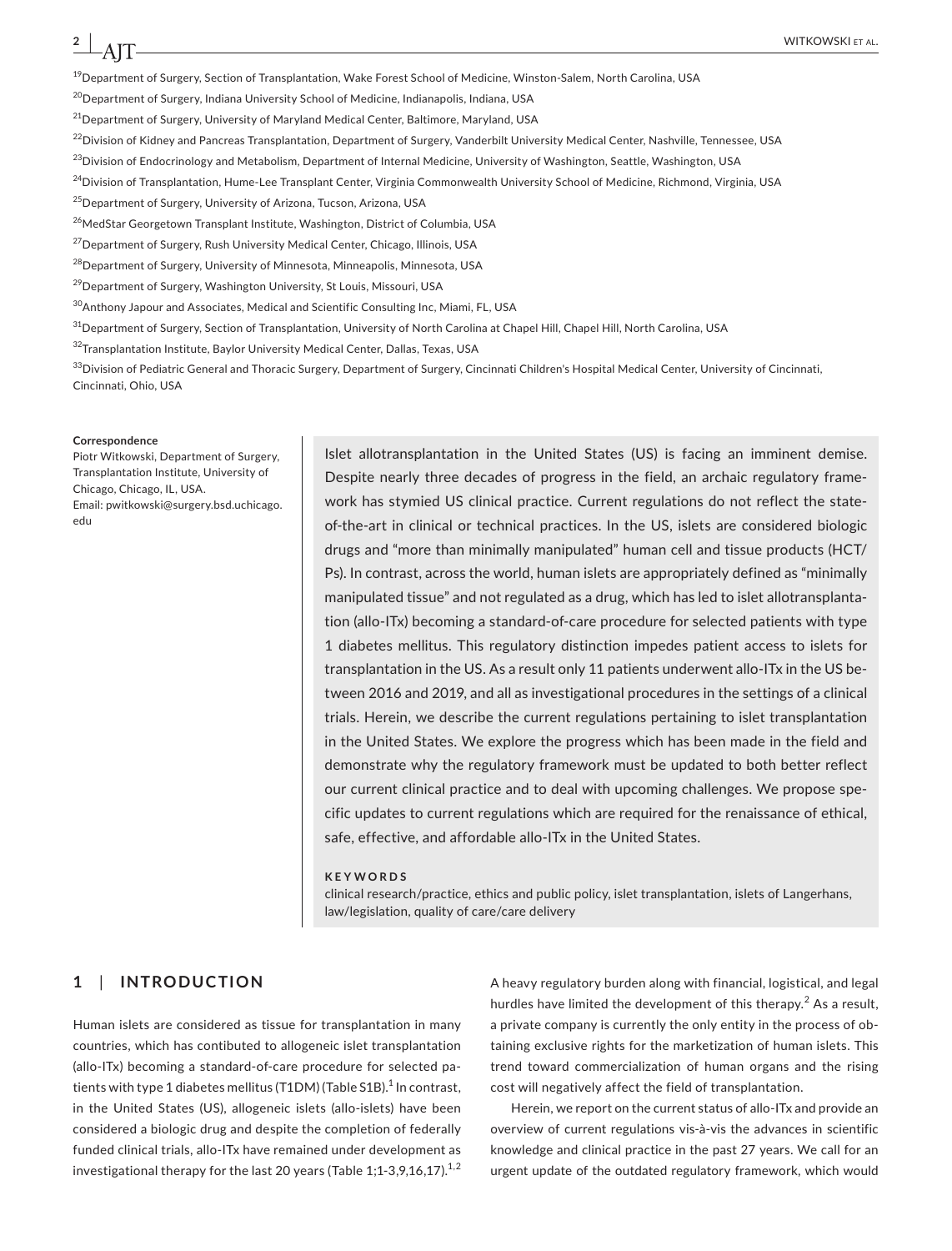## **TABLE 1** Selected regulations related to allo-ITx.

| Regulatory agency                        | Title of the regulation                                                                                                                                                                                                                                                                                                                             | <b>Source Link</b>                                                                                                                                                                                                                                                                                                                                               |  |  |  |
|------------------------------------------|-----------------------------------------------------------------------------------------------------------------------------------------------------------------------------------------------------------------------------------------------------------------------------------------------------------------------------------------------------|------------------------------------------------------------------------------------------------------------------------------------------------------------------------------------------------------------------------------------------------------------------------------------------------------------------------------------------------------------------|--|--|--|
| Food and Drug<br>Administration<br>(FDA) | 1 Human Tissue intended for Transplantation. 21CFR Part<br>1270. Public Health Service Act Section 361 (United<br>States Code, Title 42, Section 264).                                                                                                                                                                                              | https://www.accessdata.fda.gov/scripts/cdrh/cfdocs/cfcfr/<br>CFRSearch.cfm?CFRPart=1270                                                                                                                                                                                                                                                                          |  |  |  |
|                                          | 2 Human cells, tissues, and cellular and tissue-based<br>products. Code of Federal Regulations 21CFR Part<br>1271. Public Health Service Act Section 361 (United<br>States Code, Title 42, Section 264                                                                                                                                              | https://www.accessdata.fda.gov/scripts/cdrh/cfdocs/cfcfr/<br>CFRSearch.cfm?fr=1271.10                                                                                                                                                                                                                                                                            |  |  |  |
|                                          | 3 Regulation of biological products. Public Health Service<br>Act Section 351 (United States Code, Title 42, Section<br>262) Food, Drug and Cosmetic Act, Section 301 et<br>seq. (United States Code, Title 21, Section 321 et seq<br>Code of Federal Regulations, Title 21 Parts 600, 610<br>Code of Federal Regulations, Title 21, Parts 210, 211 | https://www.accessdata.fda.gov/scripts/cdrh/cfdocs/cfCFR/<br>CFRSearch.cfm?CFRPart=600https://www.accessdata.fda.<br>gov/scripts/cdrh/cfdocs/cfcfr/cfrsearch.cfm?cfrpart=610<br>https://www.accessdata.fda.gov/scripts/cdrh/cfdocs/cfcfr/<br>CFRSearch.cfm?CFRPart=210<br>https://www.accessdata.fda.gov/scripts/cdrh/cfdocs/cfcfr/<br>CFRSearch.cfm?CFRPart=211 |  |  |  |
|                                          | 4 Orphan Drug Act Public Law 97-414 (enacted Jan. 4, 1983)                                                                                                                                                                                                                                                                                          | https://www.fda.gov/media/99546/download                                                                                                                                                                                                                                                                                                                         |  |  |  |
|                                          | 5 FDA Database of Orphan Drug Designations and<br>Approvals                                                                                                                                                                                                                                                                                         | https://www.accessdata.fda.gov/scripts/opdlisting/oopd/listR<br>esult.cfm                                                                                                                                                                                                                                                                                        |  |  |  |
|                                          | 6 Developing Products for Rare Diseases & Conditions                                                                                                                                                                                                                                                                                                | https://www.fda.gov/industry/developing-products-rare-disea<br>ses-conditions#About%20OOPD                                                                                                                                                                                                                                                                       |  |  |  |
|                                          | 7 Guidance for Industry and Food and Drug Administration<br>Staff, Regulatory Considerations for Human Cells,<br>Tissues, and Cellular and Tissue- Based Products:<br>Minimal Manipulation and Homologous Use (2020)                                                                                                                                | https://www.fda.gov/media/109176/download                                                                                                                                                                                                                                                                                                                        |  |  |  |
|                                          | 8 Guidance for Industry Current Good Tissue<br>Practice (CGTP) and Additional Requirements for<br>Manufacturers of Human Cells, Tissues, and Cellular<br>and Tissue-Based Products (HCT/Ps)                                                                                                                                                         | https://www.fda.gov/media/82724/download                                                                                                                                                                                                                                                                                                                         |  |  |  |
|                                          | 9 Guidance for Industry Considerations for Allogeneic<br>Pancreatic Islet Cell Products (2009)                                                                                                                                                                                                                                                      | https://www.fda.gov/files/vaccines%2C%20blood%20<br>%26%20biologics/published/Guidance-for-Industry--Consi<br>derations-for-Allogeneic-Pancreatic-Islet-Cell-Products-<br>PDF.pdf                                                                                                                                                                                |  |  |  |
|                                          | 10 FDA's lisitng of BLA approvals by year                                                                                                                                                                                                                                                                                                           | https://www.fda.gov/vaccines-blood-biologics/developmen<br>t-approval-process-cber/biological-approvals-year                                                                                                                                                                                                                                                     |  |  |  |
|                                          | 11 Compliance Program Guidance Manual Chapter - 45<br><b>Biological Drug Products</b>                                                                                                                                                                                                                                                               | https://www.fda.gov/media/73834/download#:~:text=Secti<br>on%20501(a)(2,manufactured%20in%20compliance%20<br>with%20CGMPs.&text=To%20help%20ensure%20the<br>%20industry,each%20establishment%20at%20least%20<br>biennially                                                                                                                                       |  |  |  |
|                                          | 12 Facts About the Current Good Manufacturing Practices<br>(cGMPs)                                                                                                                                                                                                                                                                                  | https://www.fda.gov/drugs/pharmaceutical-quality-resou<br>rces/facts-about-current-good-manufacturing-pract<br>ices-cgmps                                                                                                                                                                                                                                        |  |  |  |
|                                          | 13 FDA Type C Meeting Responses (Ref PTS#PS004003,<br>CRMTS#11444), page 26.<br>Type C Consortium Meeting to discuss and get FDA<br>guidance about a possible facilitated path for islet<br>transplantation by submitting one BLA to include<br>five participating centers of the NIH CIT consortium                                                | https://www.myast.org/sites/default/files/3-Islet%20Req<br>uest-complete.pdf                                                                                                                                                                                                                                                                                     |  |  |  |
|                                          | 14 Letter to PW from Sheryl Lard-Whiteford, Ph.D.<br>Associate Director for Quality Assurance, CBER<br><b>Product Jurisdiction Officer</b><br>Center for Biologics Evaluation and Research<br>US FDA                                                                                                                                                | https://ce31f435-fd7c-460d-ab8a-6527449851e8.filesusr.<br>com/ugd/e04a06_8a179bb8ca7a4ad9bc0792ffc58283<br>7e.pdf                                                                                                                                                                                                                                                |  |  |  |
|                                          | 15 Richard A. Merrill, Human Tissues and Reproductive Cloning: New Technologies Challenge FDA, Houston Journal of<br>Health Law and Policy, Vol. 3, pp. 1-82                                                                                                                                                                                        |                                                                                                                                                                                                                                                                                                                                                                  |  |  |  |
|                                          | 16 Weber DJ, Mcfarland R, Irony I. Selected Food And Drug Administration Review Issues For Regulation Of Allogeneic<br>Islets Of Langerhans As Somatic Cell Therapy. Transplantation. 2002,74:1816-1820.                                                                                                                                            |                                                                                                                                                                                                                                                                                                                                                                  |  |  |  |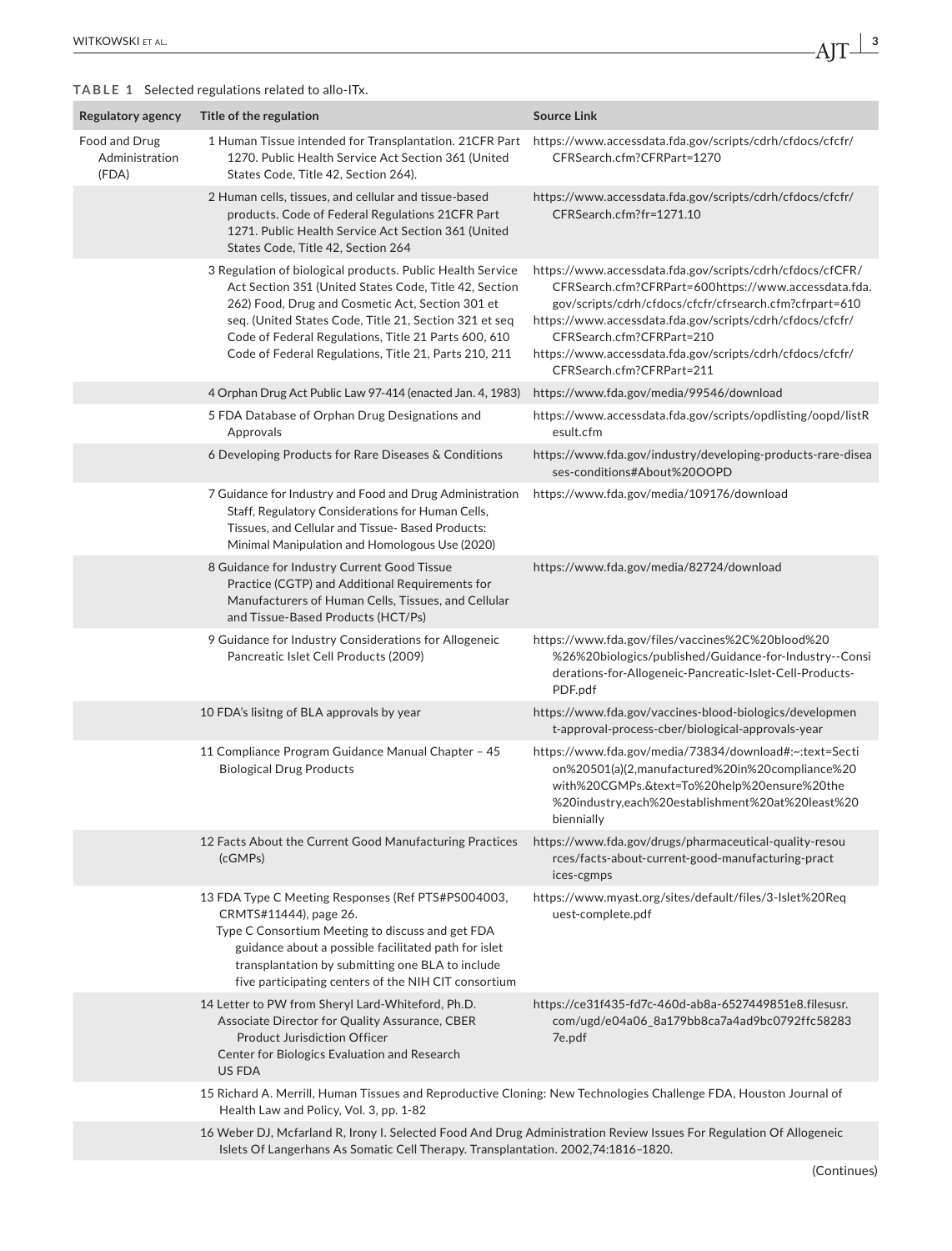| TABLE 1 (Continued)                          |                                                                                                                                                                         |                                                                                                                                                    |  |  |  |  |
|----------------------------------------------|-------------------------------------------------------------------------------------------------------------------------------------------------------------------------|----------------------------------------------------------------------------------------------------------------------------------------------------|--|--|--|--|
| <b>Regulatory agency</b>                     | Title of the regulation                                                                                                                                                 | <b>Source Link</b>                                                                                                                                 |  |  |  |  |
|                                              | 17 Weber DJ. FDA Regulation of Allogeneic Islets as a Biological Product Weber Cell Biochemistry and Biophysics,<br>Supplement, 2004, 1085-9195/04/Supplement/40/19-22. |                                                                                                                                                    |  |  |  |  |
|                                              | 18 Blood vessels recovered with organs and intended for<br>use in organ transplantation. Final rule. Fed Regist.<br>2007;72(47):10922-10925.                            | https://www.govinfo.gov/content/pkg/FR-2007-03-12/<br>pdf/07-1131.pdf                                                                              |  |  |  |  |
| EMA - European<br>Medicines<br>Agency (EU)   | 19 Reflexion paper on classification of advanced therapy<br>products. 2015 May. EMA/CAT/600280/2010 rev.1                                                               | https://www.ema.europa.eu/en/documents/scientific-guide<br>line/reflection-paper-classification-advanced-therapy-<br>medicinal-products en-0.pdf   |  |  |  |  |
| Committee<br>for Advanced<br>Therapies (CAT) | 20 Good Manufacture Practice                                                                                                                                            | https://www.ema.europa.eu/en/human-regulatory/research-<br>development/compliance/good-manufacturing-practice                                      |  |  |  |  |
| HRSA/OPTN<br>(Health<br>Resources            | 21 Federal law for organ transplantation, Charter                                                                                                                       | https://uscode.house.gov/view.xhtml?hl=false&edition=preli<br>m&req=granuleid%3AUSC-2014-title42-section274<br>$&$ num=0                           |  |  |  |  |
| & Services<br>Administration/                | 22 Final rule                                                                                                                                                           | https://optn.transplant.hrsa.gov/governance/about-the-optn/<br>final-rule/                                                                         |  |  |  |  |
| Organ<br>Procurement<br>and                  | 23 Polices                                                                                                                                                              | https://optn.transplant.hrsa.gov/media/1200/optn_policies.<br>pdf                                                                                  |  |  |  |  |
| Transplantation<br>Network)                  | 24 Bylaws                                                                                                                                                               | https://optn.transplant.hrsa.gov/governance/bylaws<br>Appendix G outlines the membership and personnel<br>requirements for the transplant programs |  |  |  |  |

permit allo-islets to be regulated solely under section 361 of the Public Health Act (PHA) and remain a public resource for transplantation with clinical oversight under the same regulatory framework as organ transplantation (Table 1; 1,2).

**2**  | **REGUL ATIONS REL ATED TO ALLO -ITx IN THE US**

The principles of regulation of Somatic Cellular Therapy by the Food and Drug Administration (FDA) remain unchanged since their inception in 1993 (Table 1). $3,4$  Human cell and tissue products (HCT/Ps) are recognized as "more than minimally manipulated," if their relevant biological characteristics are not altered before or following clinical application.<sup>4</sup> These HCT/Ps follow the same development steps as any new drug under **Section 351** of the Public Health Service (PHS) Act and relevant sections of the Federal, Food, Drug & Cosmetic Act (Table 1;3). This requires pre-clinical and clinical testing, pre-marketing approval based on the biologics license application (BLA), and implementation of all necessary standards during production, distribution, and marketing.<sup>3</sup> The regulatory burden is progressive, with costs increasing dramatically as phases of development are completed.<sup>4</sup>

However, many HCT/Ps do not require such extensive regulatory oversight and are exempt from BLA approval based on criteria described in the Code of Federal Regulation (CRF) part 1271 and are regulated solely under **Section 361** of the PHS Act.<sup>4</sup> For example, autologous islets are exempt from BLA since their biological characteristics are not substantially altered during processing.

In contrast, the FDA regulates allo-islets as a new biologic drug and has mandated a BLA for the past 27 years, despite the fact that

the entire processing protocol, technology, materials, equipment, and facilities are exactly the same for the isolation of both allo-islets and autologous islets.<sup>5</sup>

# **3**  | **WHY ARE ALLO-ISLETS AND AUTO-ISLETS REGUL ATED DIFFERENTLY DESPITE BEING PROCESSED IDENTICALLY?**

1. Autologous islets are infused into the patient immediately following isolation.<sup>5</sup> In contrast, allogeneic islets are preserved in culture media prior to infusion and could potentially bring upon biological alterations. This assumption has led the FDA to determine that allo-islets do not meet the "minimal manipulation" standard met by autologous islets and thus to require BLA approval for allo-islets (Table 1;7,13,14).

Historically allo-islet cells were cultured for serveral days to limit acinar tissue in the islet preparation before transplantation. However, this practice was replaced by routine mechanical islet purification over 20 years ago.<sup>6</sup> For example, "fresh" (i.e., uncultured) islet infusions were utilized in a multicenter phase 1/2 clinical trial in the US  $(2001-2005)$ .<sup>7</sup> In subsequent clinical trials, islets were maintained for up to 72 h prior to infusion for logistical reasons (to prepare the patient for the procedure).  $8-11$  Since islets, similarly to whole organs, but in contrast to stem cells, cannot be stored frozen, they were placed in an incubator with the goal of preservation only (i.e., to maintain their biological structure and function). $8.9$  The medium used for islet preservation has no growth factors and contains only supplements that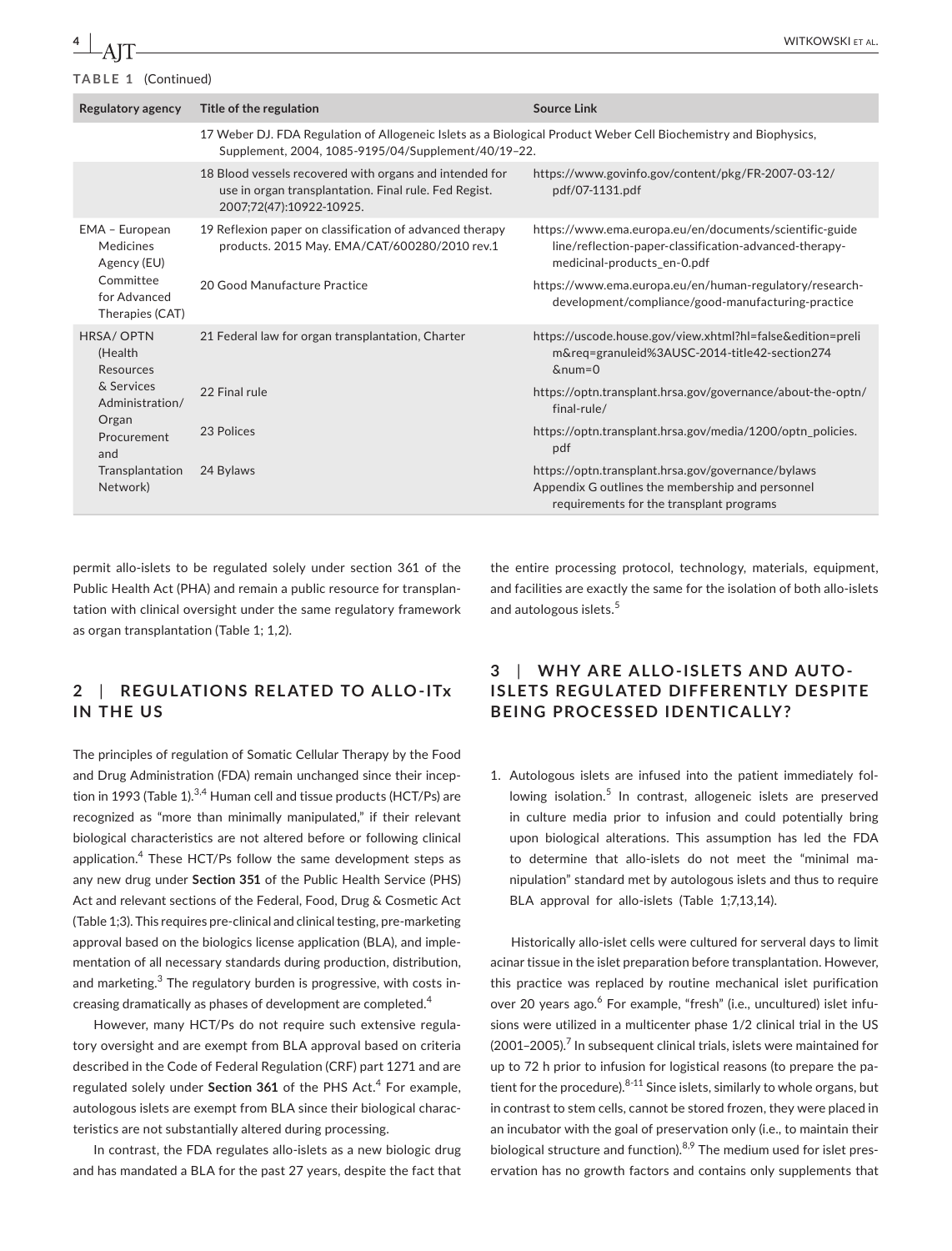are allowed during "minimal manipulation" according to FDA guidelines (Table 1; 3). $^8$  Extensive validation studies performed during the Clinical Islet Transplantation Consortium (CITC) trial confirmed that incubation **did not alter the relevant biological characteristics of human islets**. The integrity and function of the islets were preserved and maintained at optimum quality until infusion. $8,9$  Therefore, short-term incubation of islet allografts meets the criteria for HCT/P preservation and islets should NOT be considered as "more than minimally manipulated" under CFR Part 1271 (Table 1;1,2,7).

- 2. Islet allograft has a systemic effect, and as such, in order to be exempt from BLA, should meet one of the following **21 CFR Part 1271(a) 4 (ii)** criteria:
	- 1. for autologous use, or
	- 2. for allogeneic use in a first-degree or second-degree blood relative, or
	- 3. for reproductive use.

Autologous islets meet criterion 4(ii) (a) for BLA exemption. Allo-islets indeed have NOT met any of the 4(ii) criteria, and therefore, have not been exempt from BLA. However, **criterion 4(ii) (b)** for HCT/P with systemic effect, allowing allogeneic use in first- or second-degree relatives to be exempt from BLA, is an antiquated immunological perspective which no longer reflects the current state of scientific knowledge and clinical practice; degree of relatedness is actually insufficient to ensure the safety and efficacy of HCT/Ps.

In 1993, clinical outcomes were indeed better among first- and second-degree relatives than among unrelated individuals. Currently, we no longer rely on biological relationships but instead use appropriate



Graph courtesy of Dr. Franca Barton, Clinical Islet Transplantation Registry, USA

**FIGURE 1** Catastrophic decline of allo-ITx procedures in the US. NIH, National Institute of Health; JDRF, Juvenile Diabetes Research Foundation; BLA, Biological License Application

immunological matching. In fact, the risk of immunologic sensitization among first-degree relatives might be higher in the case of exposure of the mother to human leukocyte antigens (HLAs) from the child or father during pregnancy and delivery. Thus, the safety and efficacy of allogenic transplants are ensured by immunological matching/compatibility, based on detection of pre-existing donor-specific HLA alloantibodies in the recipient's blood in addition to the donor and recipient HLA tissue types. In the current era, the safety and efficacy of related and unrelated but appropriately matched donor/recipient pairs are comparable.12,13 Additionally, rules of immunological matching might differ among various HCT/P therapies and treated diseases. For example, in type 1 diabetes mellitus we avoid HLA matching due to an increased risk of recurrent autoimmunity.<sup>14</sup> Regardless, criterion 4(ii) b is intended to improve and ensure immunological safety and should be updated in accordance to the advanced immunological matching algorithms that are currently in clinical practice.

## **4**  | **ALLO-ITx EXPERIENCE IN THE US**

Transformative progress in allo-ITx was achieved in 2000, when a series of seven patients with T1DM remained insulin free for 1 year post-procedure.<sup>6</sup> At that time, the FDA confirmed that islet allografts needed to be regulated and tested as a New Investigational Drug. Federally funded clinical trials were conducted over a span of the next 15 years and involved several US academic centers with a total expenditure of over \$100 M (Table S1A). The results demonstrated by this collaborative effort have played a crucial role in the establishment of allo-ITx worldwide, but oddly, not in the US.

Despite proven safety and efficacy, the adoption of allo-ITx has been deterred by US regulatory constraints.<sup>2</sup> The manufacturer of the islet product has an obligation to perform additional validations and submit documentation for a BLA to the FDA for approval owing to the extensive regulations imposed on new biologics.<sup>3,4</sup> The cost of preparing a BLA submission is \$5–6 million, alongside other significant costs and responsibilities related to liability, operations, and additional regulations associated with the post-licensing processes.<sup>2</sup> Unfortunately, even with FDA permission to utilize common clinical results for an individual center submission, none of the academic centers participating in the trials have been able to submit their own BLA due to these logistical, financial, and legal challenges.<sup>2,4</sup>

# **5**  | **CONSEQUENCES OF THE CURRENT REGULATIONS ON THE STATUS OF ALLO-ITx IN THE US**

## **5.1**  | **Near extinction of islet transplantation in the US**

To date, no BLA has been approved; therefore, no islets have been transplanted outside of clinical trials nor generally reimbursed by medical insurance in the US. Additionally, limited research funding and the high procedural costs (>\$138 000) are inherent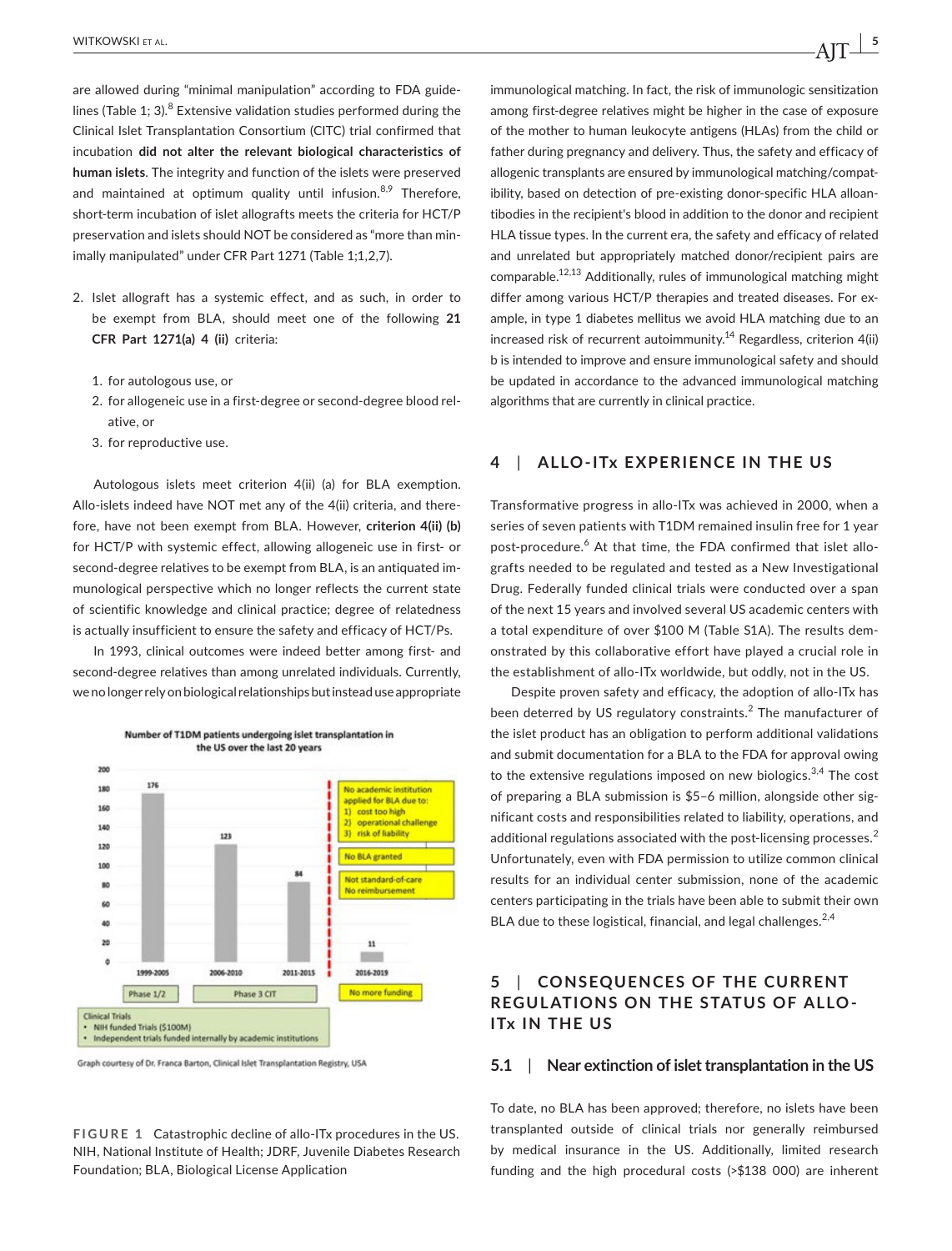| (A) |                                                                                                                                                                                                       |                                                     | <b>FDA</b>                                                                                                                                                                                                                                                                                                                                                                                                                                         |                      |                                                                                                                                                                                                                                                        |                                                                | <b>HRSA</b>                                                                  |  |
|-----|-------------------------------------------------------------------------------------------------------------------------------------------------------------------------------------------------------|-----------------------------------------------------|----------------------------------------------------------------------------------------------------------------------------------------------------------------------------------------------------------------------------------------------------------------------------------------------------------------------------------------------------------------------------------------------------------------------------------------------------|----------------------|--------------------------------------------------------------------------------------------------------------------------------------------------------------------------------------------------------------------------------------------------------|----------------------------------------------------------------|------------------------------------------------------------------------------|--|
|     | Pharmacological<br>drugs                                                                                                                                                                              | <b>Biological Drug Products (Biologics)</b>         |                                                                                                                                                                                                                                                                                                                                                                                                                                                    |                      |                                                                                                                                                                                                                                                        | OPTN/UNOS                                                      |                                                                              |  |
|     | chemical synthesis                                                                                                                                                                                    |                                                     | • produced from living organisms or<br>contain components of living organisms                                                                                                                                                                                                                                                                                                                                                                      |                      |                                                                                                                                                                                                                                                        |                                                                |                                                                              |  |
|     |                                                                                                                                                                                                       | non HCTP<br>(animal and other<br>live cell product) | human cells, tissues, or cellular<br>or tissue-based products<br>(HCT/Ps)<br>not exempt<br>do not meet criteria<br>21 CFR 1271.10<br><b>PHS Act (351)</b><br><b>BLA required</b>                                                                                                                                                                                                                                                                   |                      | HCT/Ps<br>which meet<br>exemption criteria<br>21 CFR 1271.10                                                                                                                                                                                           |                                                                | • human organs for Tx<br>bone marrow for Tx<br>blood vessels for<br>organ Tx |  |
|     | <b>FDC Act</b>                                                                                                                                                                                        | <b>PHS Act (351)</b><br>and/or FDC Act              |                                                                                                                                                                                                                                                                                                                                                                                                                                                    |                      | <b>PHS Act (361)</b><br><b>BLA</b> exempt                                                                                                                                                                                                              |                                                                |                                                                              |  |
|     |                                                                                                                                                                                                       |                                                     |                                                                                                                                                                                                                                                                                                                                                                                                                                                    |                      |                                                                                                                                                                                                                                                        |                                                                |                                                                              |  |
|     |                                                                                                                                                                                                       | allogeneic Islets                                   |                                                                                                                                                                                                                                                                                                                                                                                                                                                    |                      | Proposed regulatory update<br>-------                                                                                                                                                                                                                  |                                                                | Allogenic Islet Regulation under<br>FDA and HRSA                             |  |
|     |                                                                                                                                                                                                       |                                                     | cultured cartilage cells<br>cultured nerve cells<br>lymphocyte immune therapy<br>gene therapy products<br>human cloning<br>human cells used in therapy involving<br>the transfer of genetic material (cell<br>nuclei, oocyte nuclei, mitochondrial<br>genetic material in ooplasm, genetic<br>material contained in a genetic<br>vector)<br>unrelated allogeneic hematopoietic<br>stem cells<br>unrelated donor lymphocytes for<br><i>infusion</i> |                      | autologous islets<br>Bone<br>Ligaments<br>Tendons<br>Fascia<br>Ocular tissue<br>Skin<br>Vascular grafts<br>Pericardium<br>Dura matter<br>Heart valve allografts<br>Hematopoietic stem cells<br>Semen<br>Oocytes<br><b>Embryos</b><br>Autologous islets |                                                                |                                                                              |  |
| (B) |                                                                                                                                                                                                       |                                                     |                                                                                                                                                                                                                                                                                                                                                                                                                                                    |                      |                                                                                                                                                                                                                                                        |                                                                |                                                                              |  |
|     | <b>United States</b>                                                                                                                                                                                  |                                                     |                                                                                                                                                                                                                                                                                                                                                                                                                                                    |                      | EU<br>(EMA)                                                                                                                                                                                                                                            | Canada, Australia                                              |                                                                              |  |
|     | <b>Islet allograft</b><br>FDA regulation (est. 1993)                                                                                                                                                  |                                                     |                                                                                                                                                                                                                                                                                                                                                                                                                                                    |                      |                                                                                                                                                                                                                                                        |                                                                | <b>Japan 2020</b>                                                            |  |
|     | more than minimal manipulation<br>regulated as a drug = BLA required<br>regulated via PHS Act 351<br>clinical trials (2002-2015)<br>over \$100M from NIH, JDRF<br>NIH sponsored Islet Registry (CITR) |                                                     |                                                                                                                                                                                                                                                                                                                                                                                                                                                    | minimal manipulation |                                                                                                                                                                                                                                                        |                                                                |                                                                              |  |
|     |                                                                                                                                                                                                       |                                                     | exempt from BLA<br>regulated via PHS Act 361<br><b>Broposed regulatory updates</b><br>FDA/cGTP<br>processing oversight                                                                                                                                                                                                                                                                                                                             |                      |                                                                                                                                                                                                                                                        | no substantial manipulation<br>based on results from US trials |                                                                              |  |
|     |                                                                                                                                                                                                       |                                                     |                                                                                                                                                                                                                                                                                                                                                                                                                                                    |                      |                                                                                                                                                                                                                                                        | no need marketing authorization                                |                                                                              |  |
|     |                                                                                                                                                                                                       |                                                     |                                                                                                                                                                                                                                                                                                                                                                                                                                                    |                      |                                                                                                                                                                                                                                                        | protected from commercialization                               |                                                                              |  |
|     |                                                                                                                                                                                                       |                                                     |                                                                                                                                                                                                                                                                                                                                                                                                                                                    |                      |                                                                                                                                                                                                                                                        |                                                                |                                                                              |  |
|     | Patients N= 383                                                                                                                                                                                       | within "GMP facility"                               |                                                                                                                                                                                                                                                                                                                                                                                                                                                    |                      |                                                                                                                                                                                                                                                        |                                                                |                                                                              |  |
|     | 2015<br>No BLA granted<br>Not standard-of-care<br>No reimbursement                                                                                                                                    |                                                     | Clinical Islet Transplantation (ITx)<br>within regulatory framework used for organ transplantation                                                                                                                                                                                                                                                                                                                                                 |                      |                                                                                                                                                                                                                                                        |                                                                |                                                                              |  |
|     |                                                                                                                                                                                                       |                                                     | 2020                                                                                                                                                                                                                                                                                                                                                                                                                                               |                      |                                                                                                                                                                                                                                                        |                                                                |                                                                              |  |

**FIGURE 2** Proposed regulatory updates related to allo-islets in the US. A) Details of the proposed regulatory framework. B) Status of islet transplantation in the US and worldwide & the impact of the proposed regulatory updates. Islet allograft regulated as a drug by FDA since 1993. 15 years of clinical research supported by over \$100M of US taxpayer funding did not benefit US patients, although benefits were enjoyed by other patients worldwide; islet allograft processing was recognized by regulatory agencies worldwide as not being "substantially manipulated" based on US trial results and islets were exempt from BLA and regulated as a tissue/organ transplantation instead of a drug or biologics. Islet transplantation is still not a standard-of-care procedure in the US, despite already being an established procedure in other countries. Islet allograft regulation as a drug by FDA resulted in a series of negative consequences. Situation will worsen after BLA is granted to a for-profit entity (negative consequences marked with yellow color). Proposed solution: regulatory update based on current scientific data from US clinical trials and CITR, which would result in BLA exemption and the regulation of islets as organs with clinical oversight by OPTN/ UNOS and islet processing according to specially tailored cGTP FDA regulations (dashed arrow). EMA, European Medicine Agency (like FDA in US); ATMP, Advanced Therapy Medicinal Product; BLA, biological license application; CITR, Collaborative Islet Transplantation Registry; OPTN, Organ Procurement and Transplantation Network; UNOS, United Network for Organ Sharing; cGTP, current Good Tissue Practice; FDA, Food and Drug Administration

ITx only in OPTN/UNOS

accredited transplant centers &

clinical oversight

approach CMC and commercial

program accreditation

outcome surveillance

public SRTR reporting

payors for reimbursement

standard-of-care

2021? BLA granted to a for-profit entity

inflated cost

economic status

commercialization of human pancreas

no program accreditation required by FDA no clinical oversight required by FDA

cost-prohibitive: no or rare reimbursement

marketing exclusivity under the ODD

no access for patients of low socio-

ITx only in accredited Tx centers

supported by national health

patients in CITR<sup>29</sup> N= ~ 900

(now more than  $N = \sim 1,000$ 

and growing)

EU organizing own islet registry

standard-of-care

systems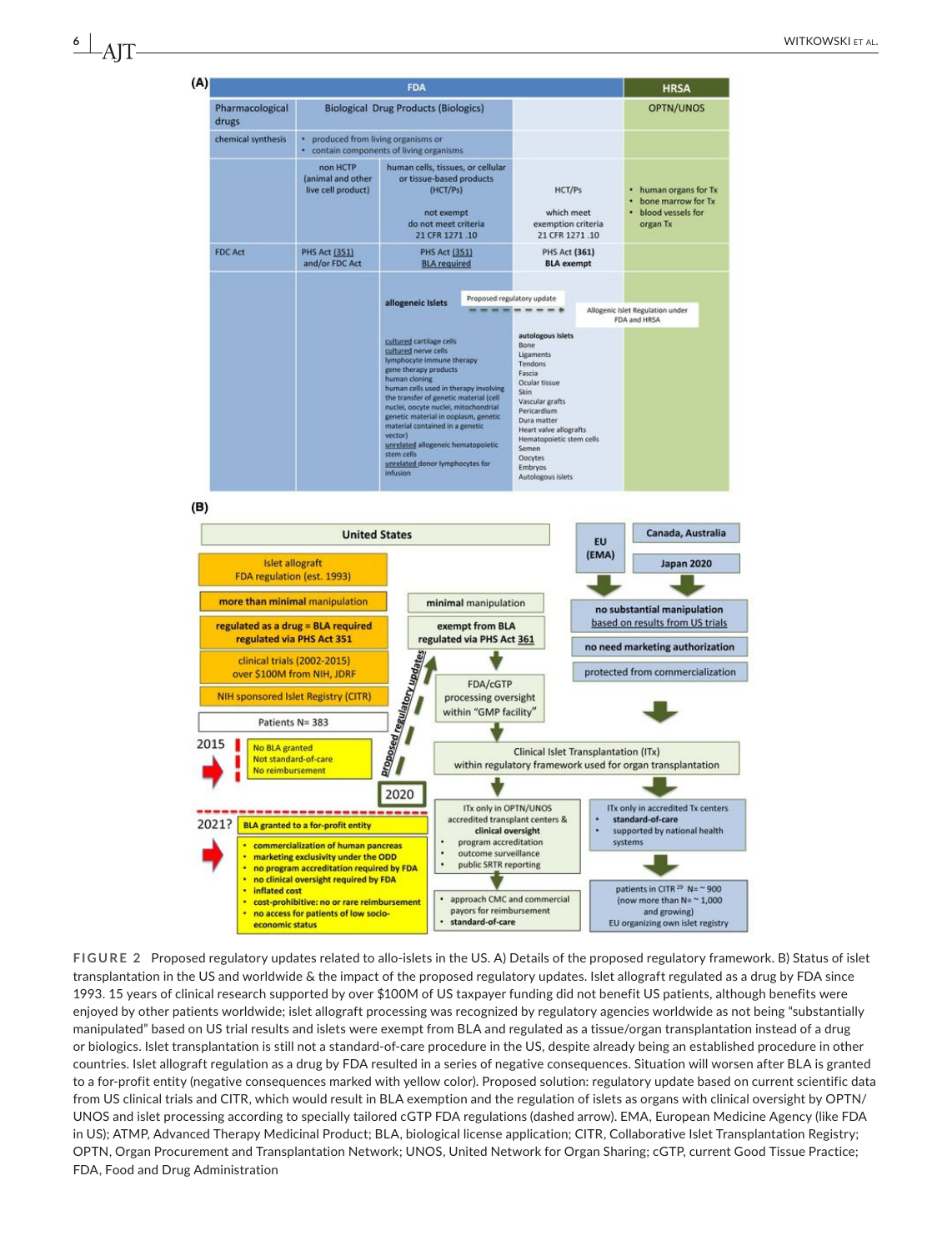constraints.15 In the US, only 11 new patients received an allo-ITx in the past 4 years in contrast to 179 islet transplants performed between 1999–2005 (Figure 1).

## **5.2**  | **No access for Americans with severe hypoglycemia to a lifesaving procedure**

Among the 1.2 million Americans with T1DM, approximately 375 000 suffer from impaired hypoglycemic awareness and 66% suffer from recurrent severe hypoglycemic episodes (SHE).<sup>16</sup> Most importantly, nearly 70 000 T1DM patients fail to improve despite structured education and advanced technologies for hypoglycemia avoidance.<sup>17,18</sup> Quality of life for these patients and their families is severely compromised by sudden and unexpected episodes of loss of consciousness, frequently leading to disability and fatal accidents. Additionally, anxiety and depression are related to an increased risk of death secondary to unrecognized hypoglycemia.<sup>18</sup> Despite significant improvements in insulin pumps and continuous glucose monitoring sensors, hypoglycemic episodes have remained a significant hurdle for patients with T1DM in the US leading to an estimated 40 000 annual visits to emergency departments.<sup>19,20</sup> Overall mortality rates remain at 4% for medically optimized patients in contrast to no deaths in those who underwent islet transplantation.<sup>21,22</sup> Pancreas transplantation remains an approved therapeutic option effectively treating diabetes in this subset of patients. However, it requires major surgery with a 10%–20% risk of operative complications.<sup>23</sup> Allo-ITx is a minimally invasive alternative especially for nonsurgical candidates with lower morbidity and mortality, improved glycemic control and prevention of SHE, even when subsequent procedures are required to maintain long-term insulin independence (Table  $S1$ ).<sup>23,24</sup> Allo-ITx should be avoided in patients with chronic kidney disease to limit immunologic sensitization prior to kidney transplantation, unless applied as simultaneous islet kidney or islet following kidney transplantation. Islet and pancreas transplantation require continuous administration of immunosuppression. Other modern cellular therapies (encapsulated pluripotent stem cell-derived islet transplantation and xenotransplantation) have been tested clinically but are still under development.

# **6** | OUTSIDE THE US ALLOGRAFTS **ARE NOT REGULATED AS BIOLOGICAL PRODUCTS AND ALLO-ITX IS A STANDARD CLINICAL PROCEDURE (FIGURE 2B)**

Islet processing technology initially developed in the US has been freely adopted worldwide. Results from US clinical trials prompted regulatory agencies in other countries to recognize, in contrast to the FDA, that the biological characteristics of islet allografts do NOT change during processing and preservation/incubation prior to transplantation (Table  $1;19$ ).<sup>1</sup> Islets have not been classified as drugs (Advanced Technology Medicinal Products in Europe) and have not been subject to marketing authorization requirement (Figure 2B). Islets are still processed in special laboratories (i.e., GMP facilities) designed for aseptic cell product processing borrowed from the Good Manufacture Practice (GMP) regulations (Table 1; 20).<sup>25</sup> Clinical safety and efficacy outcomes have remained excellent for allo-ITx performed in accredited transplant centers worldwide (Table S1C).<sup>21,26,27</sup> Additionally, under the same conditions (i.e., facility meeting cGMP standards but without full implementation of cGMP requirements for biological product manufacturing, Table 1:12), islets were transplanted during clinical trials in the US. In the most experienced programs, 5-year insulin independence rates are ~50% and more importantly, allo-ITx confers complete protection from severe hypoglycemic episodes in ≥90% of patients (Table S1D).<sup>26,28</sup> Notably, countries outside of the US ensure access to human islets by limiting commercialization and providing financial support for programs by national health systems (Figure 2B, Table S1B).<sup>1</sup>

In 2019 the American Society of Transplantation's Board of Directors and the Council of the American Society of Transplant Surgeons called upon the FDA to address these needed changes in allo-islet regulation. A comprehensive proposal including the data and rationale presented in this article was submitted and presented to the FDA in February 2020. However, the FDA has not pursued any updates to its regulations (Table 1;7).

# **7**  | **RECOMMENDATIONS FOR AN UPDATED REGUL ATORY FR AME WORK FOR ALLO-ISLETS**

Our proposal calls for a regulatory update in line with current scientific knowledge and standards of clinical practice. We propose the implementation of combined oversight of islet transplantation with the FDA regulating allo-islet processing solely under Part 1271 and Organ Procurement and Transplantation Network (OPTN)/ United Network for Organ Sharing (UNOS) overseeing clinical islet transplantation (Table 1;2,21–24).

## **7.1**  | **Update current FDA regulations**

We urge the FDA to update current regulations and allow allo-islets to be eligible regulation under Part 1271 to the same extent as autologous islets (Table 1; 1,2).

Specifically, we recommend that the FDA:

**A) Confirm that islet allograft meets minimal manipulation criteria** based on current evidence from the US and ongoing worldwide clinical practices. Specifically, it should be noted that short-term incubation prior to islet allograft infusion does not alter relevant biological characteristics of human islets.

**B) Update criterion 4 (ii) (b),** which currently states: "*use for in first and second degree relatives"* to reflect current scientific understanding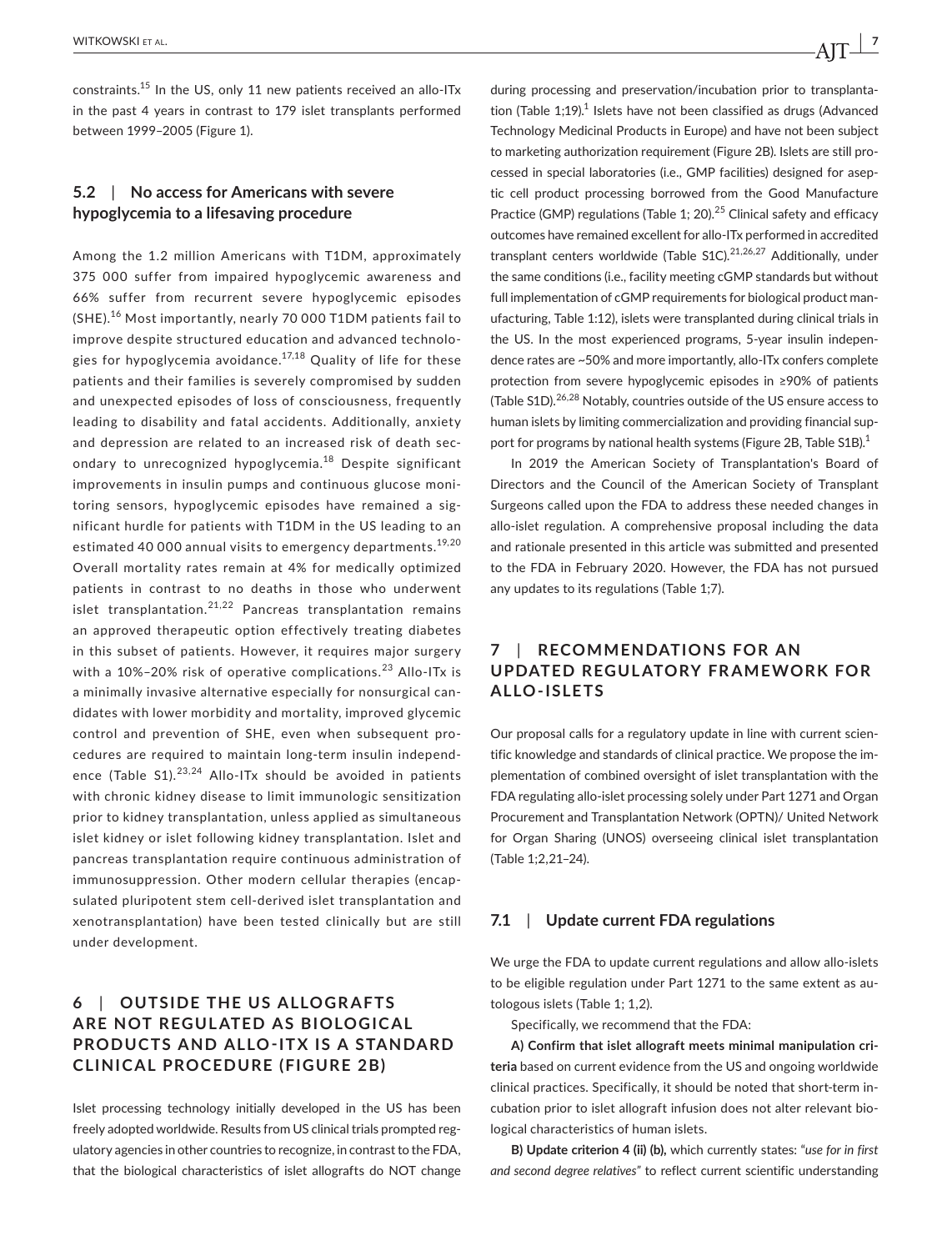and practice. We propose revising the phrase to state, "*use in immunologically compatible donors and recipients*" instead, as this more accurately represents the current clinical standards of matching in organ and cell/tissue transplantation, and improves safety and efficacy of HCT/P.

Moreover, the original authors of regulation 21 CFR Part 1271 foresaw the evolving nature of the science of allo-ITx. In 1993, they wrote, "… as these novel therapeutic applications are explored and knowledge about the risk and benefit accumulates, the FDA regulatory approach may well be modified."<sup>3</sup> Consequently, we should reassess and update allo-ITx regulations in accordance with currently available science and clinical practice.

## **7.2**  | **Introduce additional clinical oversight by OPTN/UNOS**

In accordance with current FDA regulations, islets manufactured after BLA approval will fall under the purview of drug regulation and can be administered without the need for any clinical outcome oversight nor program accreditation from OPTN/UNOS. However, allo-ITx is similar to solid organ transplantation and involves risks of immunosuppression, transmission of infections, and allo-sensitization. Thus, the care of these patients demands highly specialized, multidisciplinary approach with properly structured medical and social support to achieve optimal clinical outcomes. Lack of clinical oversight, as would be provided by OPTN/UNOS, may lead to inadequate monitoring and data tracking, and inferior outcomes. Furthermore, islet allograft anatomy, physiology, and preservation techniques more closely resemble those of other human organs rather than any drug or single cell biologics (Figure S1). Similar to other solid organ transplantation, monitoring of post-procedural outcomes following allo-ITx undoubtedly is a better means of assessing the quality of donor tissue after processing than any pre-transplant in vitro testing. Therefore, adherence to BLA standards for allo-ITx is conceptually flawed and should be replaced by close post-transplant outcome monitoring by the OPTN/UNOS (Figure 2; Table 1; 21-24).<sup>8,28,29</sup>

## **8**  | **WHAT WILL HAPPEN IF WE DO NOT UPDATE ISLET ALLOGRAFT REGULATIONS?**

Since not-for-profit organizations have not been able to offset the burden, liability, and costs related to BLA, only a for-profit entity with the appropriate resources can adhere to the current islet regulatory framework. However, this scenario is unlikely to expand access to safe, affordable, and equitable allo-ITx.

Under the current regulations, the biologic drug designation for allo-islets has significant implications not least of which is the eligibility for Orphan Drug Designation (ODD) because brittle T1DM affects fewer than 200,000 people (Table 1;4–6). This confers 7 years of market exclusivity and currently only one entity, a for-profit company, CellTrans, has received an ODD. CellTrans has also submitted a BLA to the FDA in May 2020 with a user-fee goal date for an action on the

submission expected in April 2021 (personal communication; Dr. José Oberholzer, Aug. 20, 2020). This creates an imminent ethical and legal dilemma in which a private company may have exclusive rights to benefit from altruistic human organ donation. This possibility would undermine the public goods concept of organ donation and may undermine the public's trust in the national organ donation system. Prevention of islet commercialization was one of the reasons cited by the European Union in its decision to exclude islets from regulation as a biologic.<sup>1</sup>

Assurances of a waiver of exclusivity are insufficient given the commencial pressure generated by the enormous costs of a BLA, pharmaceutical grade production, and quality control, which may triple current allo-ITx costs (up to \$500 000 per transplant). Undoubtedly, a for-profit market approach, especially without competition, can lead to rising prices. Consequently, the price charged for the procedure will become unnecessarily overinflated, less affordable, essentially cost prohibitive, and perhaps not reimbursed by payors based on an unfavorable cost-to-benefit ratio. If private payors provide coverage, rather than the Center for Medical Services (CMS), this may disproportionately disadvantage patients of low social-economic status. Even if CellTrans were to waive the exclusivity rights, the extreme cost and burden related to BLA submission (100 000 pages of documents, reports of 1.5 million data points) (personal communication; Dr. José Oberholzer, Aug. 20, 2020) and the cost and burden of operations afterwards in a relatively small market will effectively discourage any potential competitors.

Furthermore, uncontrolled distribution of islet products without any clinical surveillance system in place may lead to poor clinical outcomes and hinder advances in clinical management. Typical post-marketing FDA oversight based only on voluntarily reporting of adverse events to the manufacturer is insufficient to control allo-ITx clinical safety and effectiveness.

# **9**  | **WHAT WILL HAPPEN IF THE RECOMMENDED REGULATORY UPDATES FOR ALLO-ITX ARE ENACTED?**

We anticipate several positive impacts of the proposed regulatory update (Table S2): (1) The human pancreas and isolated islets will be protected from unconstrained commercialization and remain a public resource as in other countries. The center transplanting a patient will be ultimately responsible for clinical outcomes and may choose to process the islets in its own cGMP facility or to outsource that service. Competition among institutions would lead to direct quality improvements and price regulation. (2) BLA related regulatory barriers will be removed, allowing allo-ITx to become a standard-of-care procedure as recommended by experts and professional societies. (3) Payors can be approached for reimbursement of a non-investigational procedure. (4) Not-for-profit academic centers will be able to process islets, providing safe and cost-effective treatments. (5) Clinical oversight from OPTN/UNOS will ensure optimal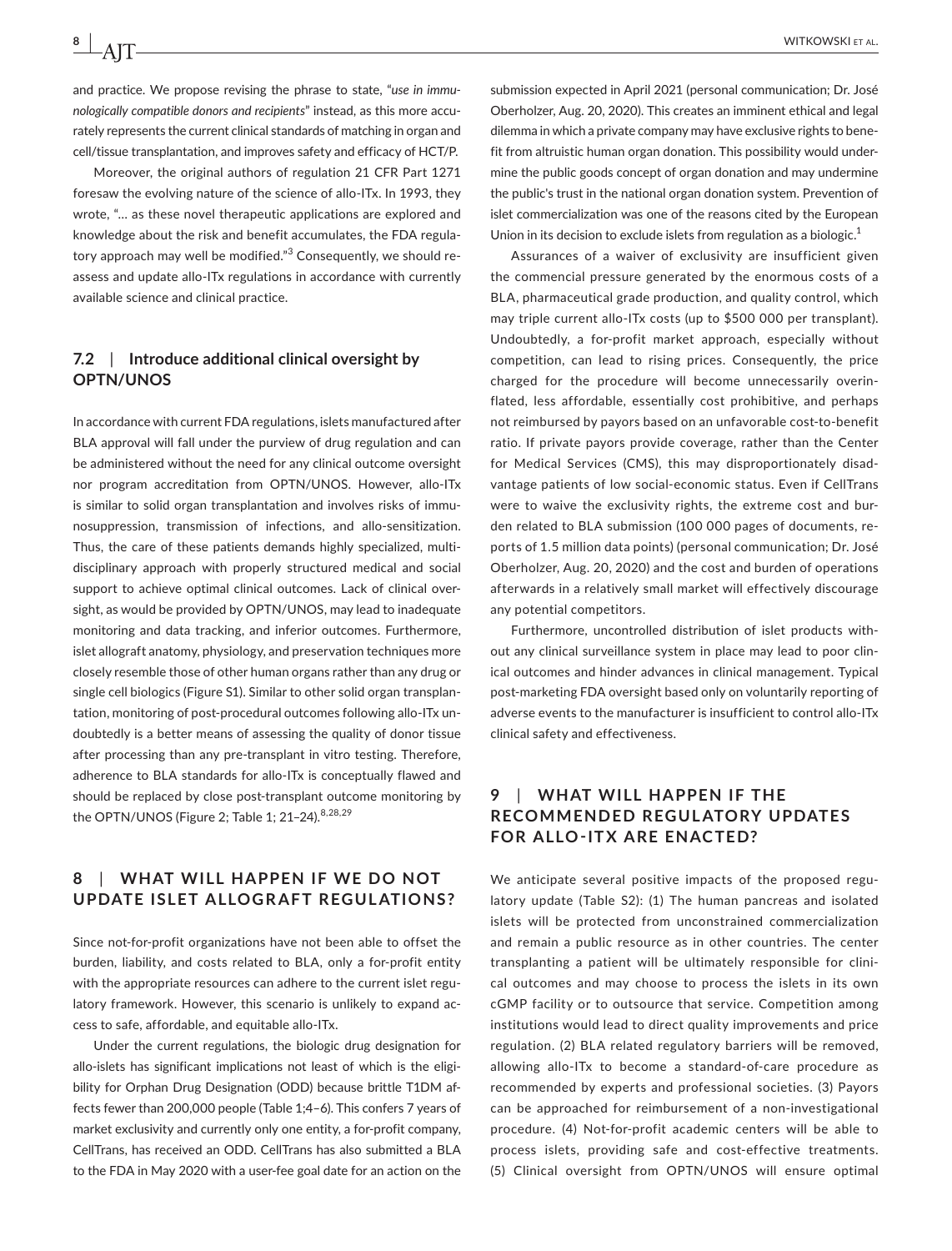clinical outcomes. (6) The number of islet isolation centers will increase, and competition will drive improvement in quality, cost-effectiveness, and patient access to the procedure. (7) As the cost of the procedure declines, it will be more affordable and comparable to pancreas transplantation even if repeat allo-ITxs are required. (8) Significant allo-ITx clinical activity will reinvigorate interest in research. Each of these listed factors would further facilitate scientific understanding and clinical progress. Advances in islet (a micro-organ) transplantation will stimulate progress in regenerative medicine, cellular therapies, and organ bioengineering. Ultimately, this would benefit our patients and strengthen diabetic care across our health system.

# 10 | ADDITIONAL SAFETY AND QUALITY **CONSIDERATIONS**

If regulations are updated, we anticipate that: (1) high standards of allo-ITx will be reinforced by OPTN/UNOS via program accreditation and transparent surveillance of outcomes (Table 1; 21–24). Similar to pancreas transplant programs, outcome measures including waitlist mortality rates, transplantation rates, and 1- and 3-year patient and graft survival rates, will be monitored by the OPTN and publicly reported by the Scientific Registry of Transplant Recipients (SRTR) on a bi-annual basis. The OPTN Pancreas and Islet Transplantation Committee remains vigilant and regularly updates polices and bylaws to ensure safety and efficacy. Islet graft failure criteria can be adopted from the experts' consensus.<sup>30</sup> (2) Islets would fall under Part 1271 and require compliance with current Good Tissue Practice (cGTP). However, the FDA should enhance cGTP requirements as needed to address specific issues related to islets, for example, by mandating islet processing in a proper "clean room" facility cGMP facility. There is precedent for this approach; in current cGTP guidance the FDA suggests to take into account cGMP guidance in determining appropriate environmental control during HCT/P processing (Table 1;8). Once regulations are updated, the FDA could issue new guidance specifically for human islet processing as has been done previously (Table 1;9) and by identifying critical elements for standards for aseptic HCT/P processing, which would be prerequisite for program accreditation by OPTN.

Each islet processing facility is also subject to FDA registration, certification, and unannounced visits/inspection as a tool to ensure and reinforce compliance with regulations. The BLA requirement is designed for any new drug entering an open market without any outcome control measures; however, under the proposed regulatory framework, the BLA requirement will become obsolete as human islets will be overseen by the dual surveillance systems of OPTN/ UNOS and specifically, the FDA's cGTP manufacturing control regulations. Additionally, ample scientific evidence from over 2000 procedures worldwide, including clinical trials in the US collected by CITR, sufficiently justifies the addition of allo-ITx to the list of other HCT/Ps exempt from BLA without any compromise in safety or outcomes (Table 2A).<sup>9,28,29</sup> The OPTN could set expected outcomes

initially at the level of a phase 3 CITC trial with the same product release criteria and clinical indications. Standards can be modified based on observed advances in clinical outcomes. Programs will need to comply with requirements to obtain and maintain accreditation for allo-ITx and will need to demonstrate their capability and records. Experienced centers will drive clinical excellence while underperforming centers will be directed to make improvements supervised by the OPTN Membership and Professional Standards Committee, and if unsuccessful may lose OPTN accreditation and contracts for reimbursement.

## **11**  | **SUMMARY**

Urgent regulatory updates that incorporate current clinical standards and research findings are indispensable for the re-introduction of ethical, safe, effective, and affordable allo-ITx in the US. We argue that allo-islets are minimally manipulated HCT/P and propose that the FDA revise its regulations to permit appropriately matched alloislets to be regulated solely under Part 1271 of the Code of Federal Regulations. We call for additional clinical oversight for allo-ITx using the same framework as for organ transplantation. The US Department of Health and Human Services should promote these changes to improve and protect the public's health and strengthen the US health system.

#### **ACKNOWLEDGMENT**

We would like to thank Gail Javitt, JD, MPH, a Director at Hyman, Phelps & McNamara P.C., and Jason A. Wertheim M.D. Ph.D. from the University of Arizona for review of the manuscript and for invaluable input related to the regulation of cellular therapy in the U.S. PW and LF were supported by US Public Grant P30DK020595.

#### **DISCLOSURE**

The authors of this manuscript have no conflicts of interest to disclose as described by the *American Journal of Transplantation*.

#### **DATA AVAILABILITY STATEMENT**

Data sharing is not applicable to this article as no new data were created or analyzed in this study.

### **ORCID**

*Piotr Witkowsk[i](https://orcid.org/0000-0002-4459-6673)* <https://orcid.org/0000-0002-4459-6673> *Louis H. Philipson* <https://orcid.org/0000-0002-2208-3607> Dixon B. Kaufman **D** <https://orcid.org/0000-0003-3615-0994> *Lloyd E. Ratner* <https://orcid.org/0000-0002-1564-9617> *Marwan S. Abouljoud* <https://orcid.org/0000-0002-0044-8281> *Melena D. Belli[n](https://orcid.org/0000-0002-7324-4837)* <https://orcid.org/0000-0002-7324-4837> *John B. Buse* <https://orcid.org/0000-0002-9723-3876> *Fouad Kandeel* <https://orcid.org/0000-0003-3746-5015> Peter G. Stock<sup>D</sup> <https://orcid.org/0000-0002-5806-0167> *David C. Mulliga[n](https://orcid.org/0000-0003-0901-2617)* <https://orcid.org/0000-0003-0901-2617> James F. Markmann<sup>1</sup> <https://orcid.org/0000-0002-2762-6535>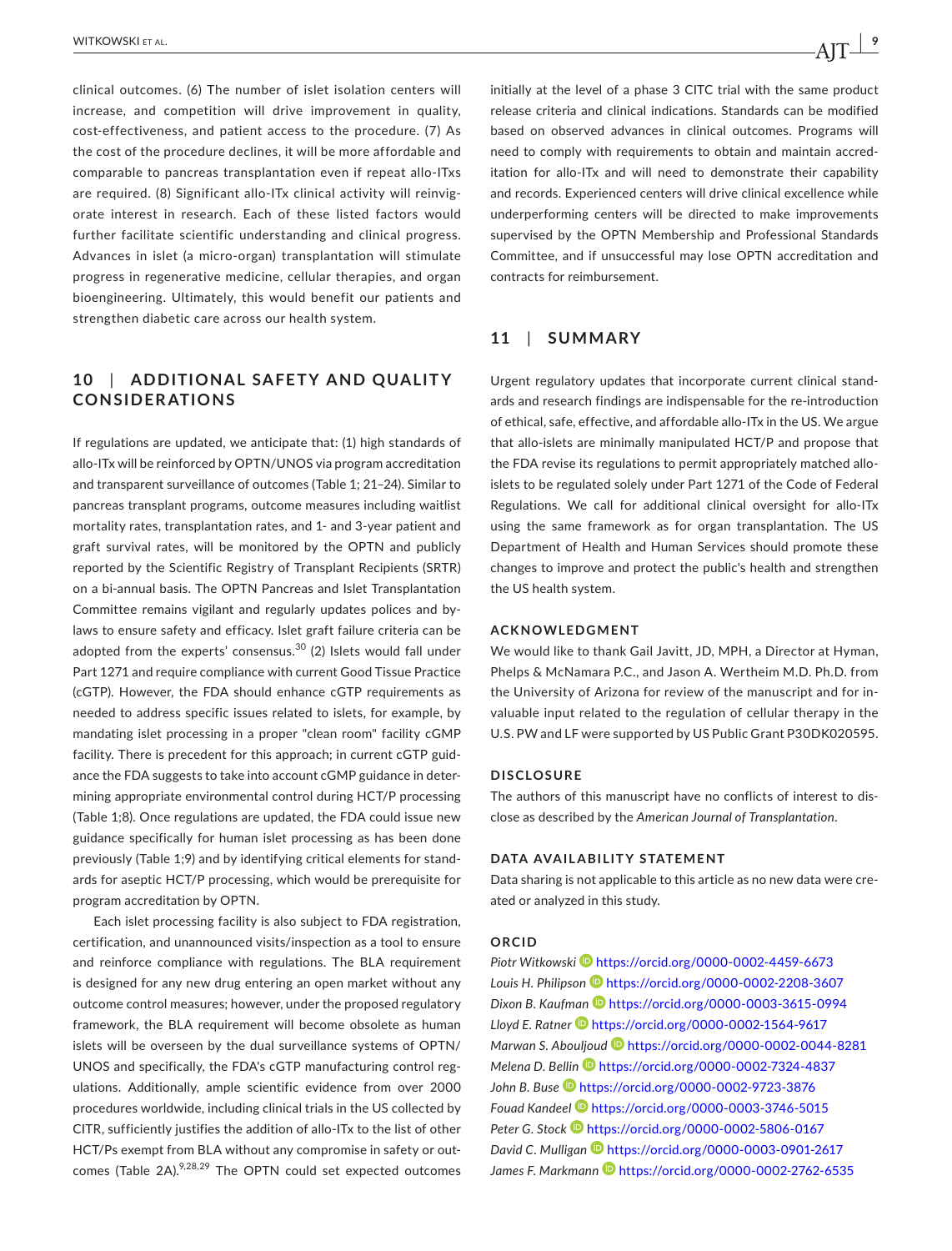*Kenneth A. Andreon[i](https://orcid.org/0000-0002-3143-5010)* <https://orcid.org/0000-0002-3143-5010> *Rodolfo Alejandro* <https://orcid.org/0000-0003-4387-5360> *David A. Baida[l](https://orcid.org/0000-0001-7694-3265)* <https://orcid.org/0000-0001-7694-3265> *Amittha Wickrema* <https://orcid.org/0000-0003-4035-3014> *Raghavendra G. Mirmira* <https://orcid.org/0000-0002-5013-6075> *John Fun[g](https://orcid.org/0000-0002-3038-0441)* <https://orcid.org/0000-0002-3038-0441> *Yolanda T. Becker* <https://orcid.org/0000-0003-4178-0448> *Piotr J. Bachu[l](https://orcid.org/0000-0002-7694-1793)* <https://orcid.org/0000-0002-7694-1793> *Jordan S. Pyda* <https://orcid.org/0000-0002-2833-3953> *Michael Charlton* <https://orcid.org/0000-0002-8766-7494> *J. Michael Milli[s](https://orcid.org/0000-0002-5361-5776)* <https://orcid.org/0000-0002-5361-5776> *Jason L. Gaglia* <https://orcid.org/0000-0003-2904-312X> *Robert J. Stratta* <https://orcid.org/0000-0001-7634-094X> *Jonathan A. Fridel[l](https://orcid.org/0000-0002-8708-1506)* <https://orcid.org/0000-0002-8708-1506> *Silke V. Niederhau[s](https://orcid.org/0000-0003-3648-2999)* <https://orcid.org/0000-0003-3648-2999> *Rachael C. Forbe[s](https://orcid.org/0000-0001-6827-791X)* <https://orcid.org/0000-0001-6827-791X> *Kumar Jayant* <https://orcid.org/0000-0003-0490-7323> *R. Paul Robertson* <https://orcid.org/0000-0002-9269-7786> *Jon S. Odorico* <https://orcid.org/0000-0003-1096-464X> *Marlon F. Lev[y](https://orcid.org/0000-0002-3320-0493)* <https://orcid.org/0000-0002-3320-0493> *Robert C. Harlan[d](https://orcid.org/0000-0003-0237-5888)* <https://orcid.org/0000-0003-0237-5888> *Oyedolamu K. Olaitan* <https://orcid.org/0000-0002-5911-135X> Anthony J. Japour<sup><sup>1</sup> <https://orcid.org/0000-0001-9717-3706></sup> *Chirag S. Desai* <https://orcid.org/0000-0002-3784-0973> *Bashoo Naziruddin* <https://orcid.org/0000-0002-0671-9572> *Appakalai N. Balamuruga[n](https://orcid.org/0000-0001-5935-2914)* <https://orcid.org/0000-0001-5935-2914> *Rolf N. Barth* <https://orcid.org/0000-0002-6770-5473> *Camillo Ricordi* <https://orcid.org/0000-0001-8092-7153>

#### **REFERENCES**

- 1. Iglesias-Lopez C, Agustí A, Obach M, Vallano A. Regulatory framework for advanced therapy medicinal products in Europe and United States. *Front Pharmacol*. 2019;10:921.
- 2. Ricordi C, Japour A. Transplanting islet cells can fix brittle diabetes. Why isn't it available in the U.S.? *CellR4*. 2019;7:e2768.
- 3. Kessler DA, Siegel JP, Noguchi PD, Zoon KC, Feiden KL, Woodcock J. Regulation of somatic-cell therapy and gene therapy by the food and drug administration. *N Engl J Med*. 1993;329(16):1169-1173.
- 4. Marks P, Gottlieb S. Balancing safety and innovation for cell-based regenerative medicine. *N Engl J Med*. 2018;378(10):954-959.
- 5. Lee A, Witkowski P, Matthews JB. Total pancreatectomy and autologous islet transplantation for chronic pancreatitis. In: Cameron JL, Cameron AM, eds. *Current Surgical Therapy*, 12th ed. Philadelphia, PA: Elsevier; 2016:598-602.
- 6. Shapiro AMJ, Lakey JRT, Ryan EA, et al. Islet transplantation in seven patients with type 1 diabetes mellitus using a glucocorticoid-free immunosuppressive regimen. *N Engl J Med*. 2000;343(4):230-238.
- 7. Shapiro AMJ, Ricordi C, Hering BJ, et al. International trial of the edmonton protocol for islet transplantation. *N Engl J Med*. 2006;355(13):1318-1330.
- 8. Ricordi C, Goldstein JS, Balamurugan AN, et al. National Institutes of Health-sponsored clinical islet transplantation consortium phase 3 trial: manufacture of a complex cellular product at eight processing facilities. *Diabetes*. 2016;65(11):3418-3428.
- 9. Balamurugan AN, Naziruddin B, Lockridge A, et al. Islet product characteristics and factors related to successful human islet

transplantation from the Collaborative Islet Transplant Registry (CITR) 1999–2010. *Am J Transplant*. 2014;14(11):2595-2606.

- 10. Hering BJ, Kandaswamy R, Harmon JV, et al. Transplantation of cultured islets from two-layer preserved pancreases in type 1 diabetes with anti-CD3 antibody. *Am J Transplant*. 2004;4(3):390-401.
- 11. Froud T, Ricordi C, Baidal DA, et al. Islet transplantation in type 1 diabetes mellitus using cultured islets and steroid-free immunosuppression: Miami experience. *Am J Transplant*. 2005;5(8):2037-2046.
- 12. Simforoosh N, Shemshaki H, Nadjafi-Semnani M, Sotoudeh M. Living related and living unrelated kidney transplantations: a systematic review and meta-analysis. *World J Transplant*. 2017;7(2):152.
- 13. Gupta V, Tallman MS, He W, et al. Comparable survival after HLAwell-matched unrelated or matched sibling donor transplantation for acute myeloid leukemia in first remission with unfavorable cytogenetics at diagnosis. *Blood*. 2010;116(11):1839-1848.
- 14. Burke GW, Vendrame F, Virdi SK, et al. Lessons from pancreas transplantation in type 1 diabetes: recurrence of islet autoimmunity. *Curr Diab Rep*. 2015;15(12):121.
- 15. Moassesfar S, Masharani U, Frassetto LA, et al. A comparative analysis of the safety, efficacy, and cost of islet versus pancreas transplantation in nonuremic patients with type 1 diabetes. *Am J Transplant*. 2016;16(2):518-526.
- 16. Choudhary P, Rickels MR, Senior PA, et al. Evidence-informed clinical practice recommendations for treatment of type 1 diabetes complicated by problematic hypoglycemia. *Diabetes Care*. 2015;38(6):1016-1029.
- 17. Rickels MR. Hypoglycemia-associated autonomic failure, counterregulatory responses, and therapeutic options in type 1 diabetes. *Ann N Y Acad Sci*. 2019;1454(1):68-79.
- 18. Byrne M, Hopkins D, Littlejohn W, et al. Outcomes for adults with type 1 diabetes referred with severe hypoglycaemia and/or referred for islet transplantation to a specialist hypoglycaemia service. *Horm Metab Res*. 2014;47(1):9-15.
- 19. McCoy RG, Lipska KJ, Van Houten HK, Shah ND. Association of cumulative multimorbidity, glycemic control, and medication use with hypoglycemia-related emergency department visits and hospitalizations among adults with diabetes. *JAMA Netw Open*. 2020;3(1):e1919099.
- 20. Jensen MH, Dethlefsen C, Vestergaard P, Hejlesen O. Prediction of nocturnal hypoglycemia from continuous glucose monitoring data in people with type 1 diabetes: a proof-of-concept study. *J Diabetes Sci Technol*. 2020;14(2):250-256.
- 21. Lablanche S, Vantyghem M-C, Kessler L, et al. Islet transplantation versus insulin therapy in patients with type 1 diabetes with severe hypoglycaemia or poorly controlled glycaemia after kidney transplantation (TRIMECO): a multicentre, randomised controlled trial. *Lancet Diabetes Endocrinol*. 2018;6(7):527-537.
- 22. Lee MH, Ward GM, MacIsaac RJ, et al. Mortality in people with type 1 diabetes, severe hypoglycemia, and impaired awareness of hypoglycemia referred for islet transplantation. *Transplant Direct*. 2018;4(11):e401.
- 23. Witkowski P, Solomina J, Millis JM. Pancreas and islet transplantation. In: Yeo CJ, DeMeester SR, McFadden DW, Matthews JB,Fleshman JW, eds. *Shackelford's Surgery of the Alimentary Tract*, 8th ed. Philadelphia, PA: Elsevier; 2017.
- 24. Shapiro AMJ. Islet transplantation in type 1 diabetes: ongoing challenges, refined procedures, and long-term outcome. *Rev Diabet Stud*. 2012;9(4):385-406.
- 25. Nano R, Kerr-Conte JA, Scholz H, et al. Heterogeneity of human pancreatic islet isolation around Europe. *Transplantation*. 2020;104(1):190–196.
- 26. Senior PA, Kin T, Shapiro J, Koh A. Islet Transplantation at the University of Alberta: status update and review of progress over the last decade. *Can J Diabetes*. 2012;36(1):32-37.